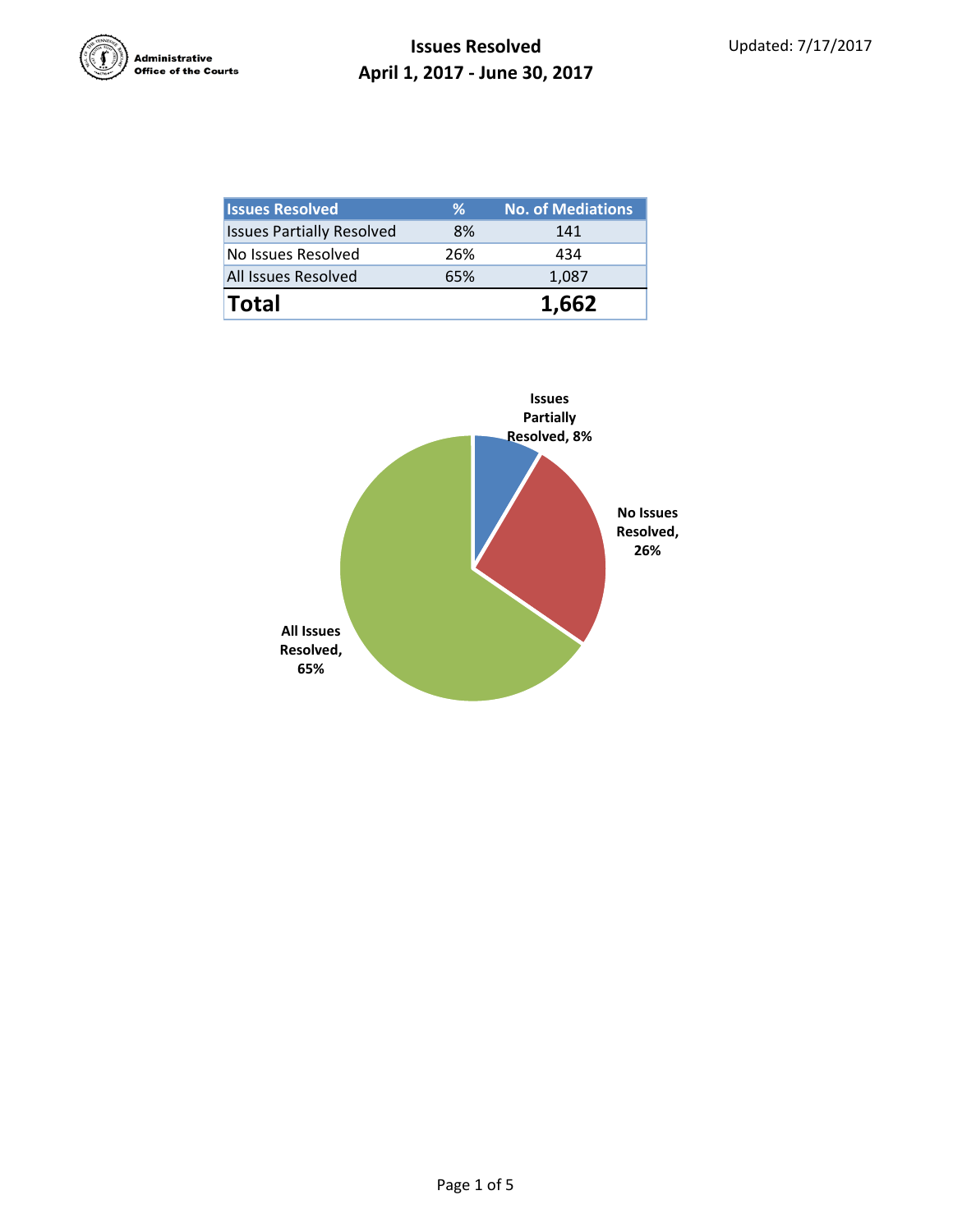

## **Court Type April 1, 2017 - June 30, 2017**

| <b>Court Type</b>             | ℅            | <b>No. of Mediations</b> |  |
|-------------------------------|--------------|--------------------------|--|
| <b>Municipal Court</b>        | 0.0%         | $\Omega$                 |  |
| <b>Appellate Court</b>        | 0.1%         | 2                        |  |
| <b>Probate Court</b>          | 0.2%         | 3                        |  |
| <b>Federal Court</b>          | 2.5%         | 42                       |  |
| <b>General Sessions Court</b> | 4.5%         | 75                       |  |
| Juvenile Court                | 11.3%        | 187                      |  |
| <b>Chancery Court</b>         | 25.8%        | 428                      |  |
| <b>Circuit Court</b>          | 55.7%<br>925 |                          |  |
| <b>Total</b>                  |              | 1.662                    |  |

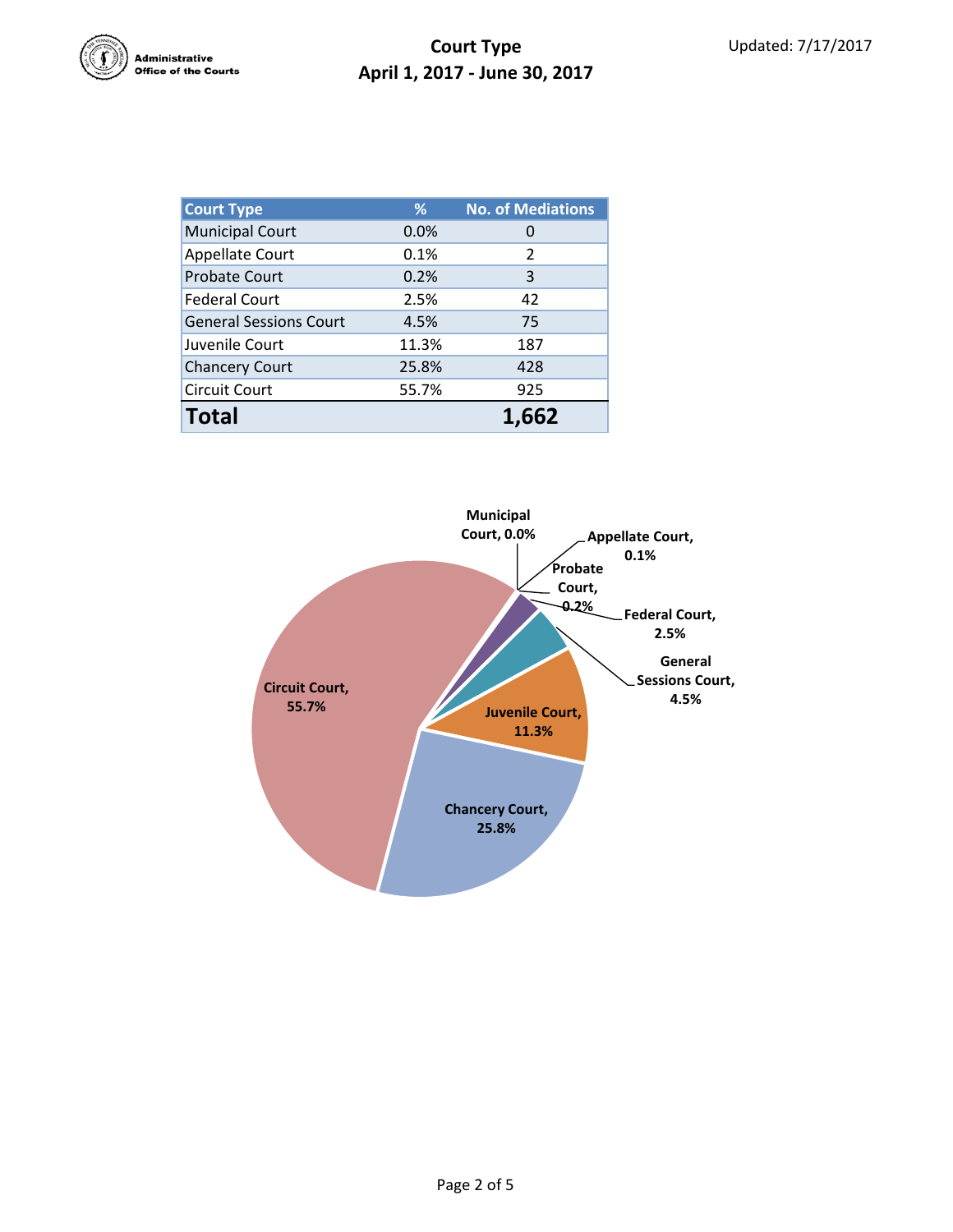

## **Fee Type April 1, 2017 - June 30, 2017**

| <b>Fee Type</b>        | %     | <b>No. of Mediations</b> |
|------------------------|-------|--------------------------|
| Court-Ordered Pro Bono | 0.1%  | 1                        |
| <b>Court Costs</b>     | 0.3%  | 5                        |
| <b>SCR</b>             | 1.5%  | 25                       |
| Reduced                | 4.2%  | 69                       |
| Pro Bono               | 4.5%  | 75                       |
| Standard               | 89.5% | 1,487                    |
| <b>Total</b>           |       | 1,662                    |

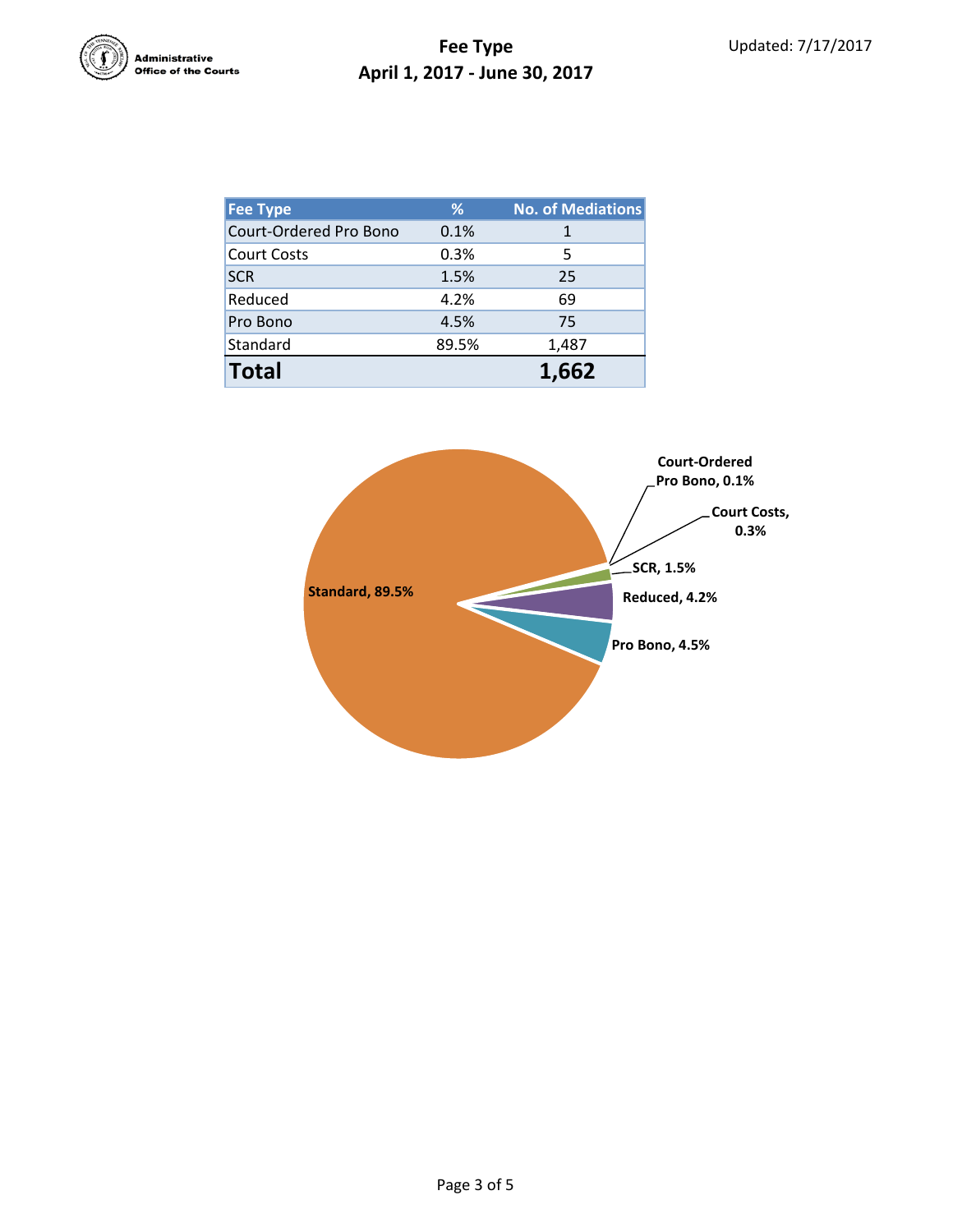

## **Dispute Type April 1, 2017 - June 30, 2017**

| <b>Dispute Type</b>                                | %     | <b>No. of Mediations</b> |
|----------------------------------------------------|-------|--------------------------|
| Adoption/Surrender                                 | 0.0%  | 0                        |
| Appeal from Administrative Hearing                 | 0.0%  | $\Omega$                 |
| Conservatorship/Guardianship                       | 0.0%  | $\Omega$                 |
| Contract/Debt/Specific Performance                 | 2.5%  | 41                       |
| Damages/Torts Other Than Personal Injury           | 0.8%  | 13                       |
| Domestic Relations - Child Custody/Visitation Only | 15.5% | 257                      |
| Domestic Relations - Child Support Only            | 0.2%  | 4                        |
| Domestic Relations - Divorce with Children         | 22.2% | 369                      |
| Domestic Relations - Divorce without Children      | 9.3%  | 155                      |
| <b>Domestic Relations - Post Divorce Issue</b>     | 7.9%  | 132                      |
| Juvenile Appeal                                    | 0.0%  | $\Omega$                 |
| Landlord/Tenant                                    | 1.6%  | 26                       |
| Legitimation/Paternity                             | 0.7%  | 11                       |
| <b>Medical Malpractice</b>                         | 1.9%  | 32                       |
| Other                                              | 7.5%  | 124                      |
| Personal Injury                                    | 27.5% | 457                      |
| Probate/Trust                                      | 0.4%  | 6                        |
| <b>Product Liability</b>                           | 0.1%  | $\overline{2}$           |
| <b>Real Property</b>                               | 1.0%  | 16                       |
| <b>Workers Compensation</b>                        | 0.2%  | 3                        |
| <b>Wrongful Death</b>                              | 0.8%  | 14                       |
| Total                                              |       | 1,662                    |